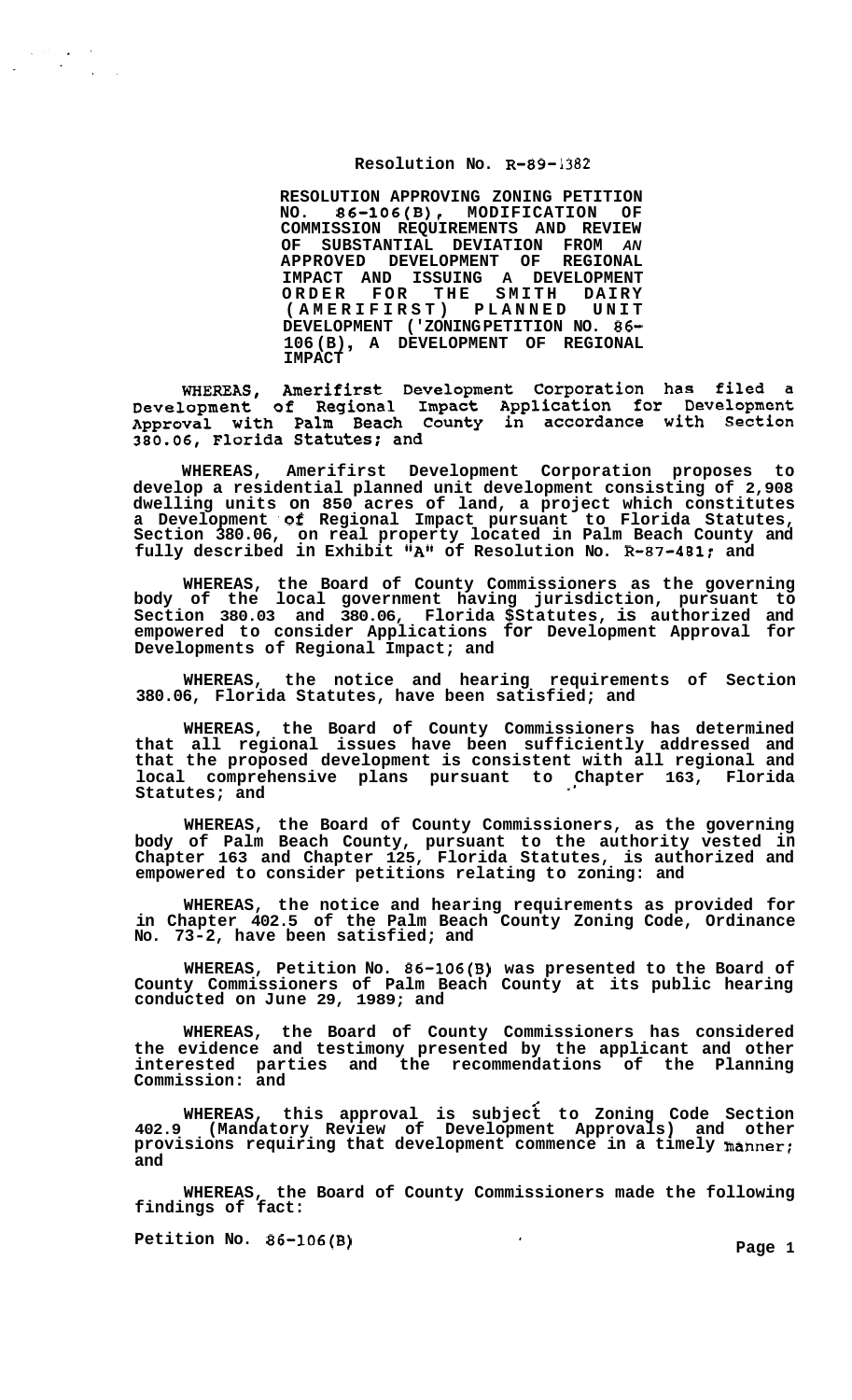**1. This proposal is consistent with the requirements of the Comprehensive Land Use Plan and local land development regulations.** 

**NOW, THEREFORE, BE IT RESOLVED BY THE BOARD OF COUNTY COMMISSIONERS OF PALM BEACH COUNTY, FLORIDA, that Petition No. 86- 106(B), the petition of AMERIFIRST DEVELOPMENT CORPORATION, by John C. Toshner, Agent, for a NODIFICATION COMMISSION REOUIREMENTS [SMITH DAIRY PLANNED UNIT DEVELOPMENT, PETITION NO. 860 C. Beam C. Beam Agent, tor a <del>modification of Commission</del><br>REOUIREMENTS [SMITH DAIRY PLANNED UNIT DEVELOPMENT, PETITION NO.<br>86-106(A)] AND TO <u>REVIEW SUBSTANTIAL</u> DEVIATION <u>FROM</u> AN A<del>PPROVED</del><br>DEVELOPMENT OF REGIONAL is hereby approved as a Development of Regional Impact, subject to special conditions indicated in Section 3 of Resolution No. R-87- 481 as amended below, and other requirements of this Development Order.** 

SECTION 1. MODIFICATION OF ZONING RESOLUTION R-87-481.

**Zoning Resolution R-87-481 adopted March 24, 1987 and entitled as follows:** 

**RESOLUTION OF THE BOARD OF COUNTY COMMISSIONERS OF PAN BEACH COUNTY, FLORIDA: REPEALING RESOLUTION R-86-1924 AND ISSUING A DEVELOPMENT ORDER APPROVING A SPECIAL EXCEPTION FOR THE SMITH DAIRY (AKERIFIRST) PLANNED UNIT DEVELOPMENT (ZONING PETITION 86-106), A DEVELOPMENT OF REGIONAL IMPACT** 

**is hereby amended.** 

**SECTION 2. LEGAL DESCRIPTION OF PARCEL SUBJECT TO DEVELOPMENT ORDER.** 

**The legal description** . **of the petition of AMERIFIRST DEVELOPMENT CORPORATION by R. Redding Stevenson, Jr., Agent, for a SPECIAL EXCEPTION TO ALLOW A PLANNED UNIT DEVELOPMENT is found in Exhibit "A"** which is attached hereto and made an integral part of<br>this Development Order.

**SECTION 3. CONDITIONS OF APPROVAL:** 

**Approval of this Development Order is expressly conditioned upon compliance with, and satisfaction of, the following conditions of approval:** 

- The petitioner shall comply with all previous  $\mathbf{1}$ . conditions of approval, unless expressly modified herein.
- **2. Condition No. 1l.a. of Zoning Petition No. 86-106** . **Resolution No. R-87-481, which presently states:**

**"11. HABITAT, VEGETATION, AND WILDLIFE** 

**a. Wetland Preservation:** 

**At a minimum, the developer shall preserve in viable condition the 10.1 acres of wetland habitat shown on Map G of the Smith Dairy Informational Sufficiency Response of June 13, 1986. The developer shall undertake whatever action may be necessary to maintain normal hydro-periods within these preserved** 

**Petition No. 86-106(B) Page 2**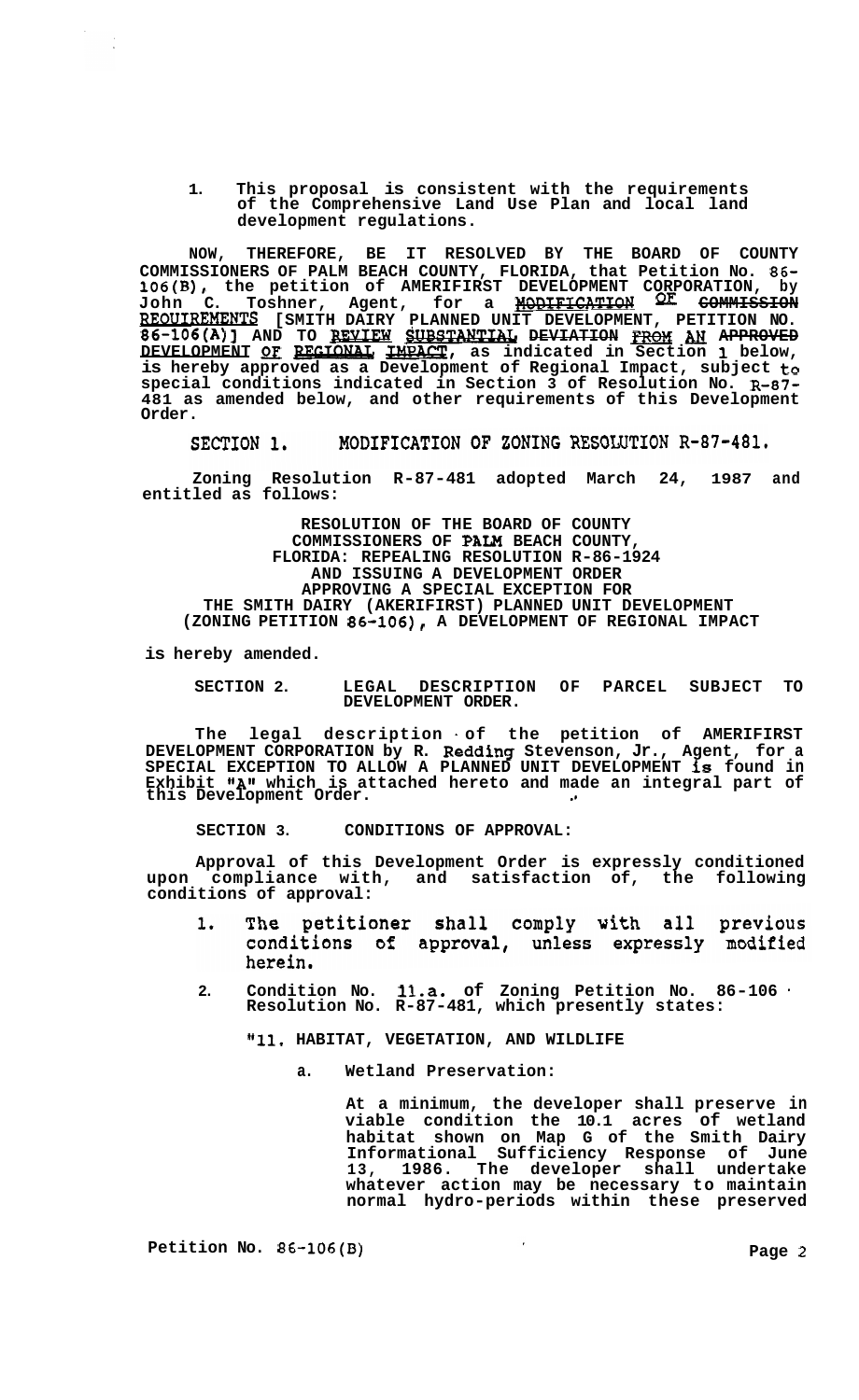**wetland areas prior to, during, and after construction. <sup>w</sup>**

**is hereby amended to read as follows:** 

**WABITAT, VEGETATION, AND WILDLIFE:** 

- **a. At a minimum, the developer shall preserve in viable condition ten(l0) acres of wetland habitat, as shown on Master Water Management Plan, Exh'ibit of the Smith Dairy Substantial Deviation Application for Development Approval. The developer shall relocate the Pond Apple Preserve to an 0.12 acre littoral shelf located adjacent to the area where the Pond Apples exist at present. In addition, 0.23 acres of wetland vegetation will be planted at the northeast corner of the lake in a double littoral zone using mixed hardwood swamp species, as shown on the Mitigation Plan, Exhibit E submitted December, 1988, in the Smith Dairy DRI request for development order change. The developer shall undertake whatever action may be necessary to maintain normal hydro-periods within these preserved and relocated wetland areas prior to, during,**  and after construction."
- **3. Sewer service is available to the property. Therefore, no septic tank shall be permitted on the site.**
- **4. Water service is available to the property. Therefore, no well shall be permitted on the site to provide potable water.**
- **5. Failure to comply with any conditions of approval may result in the denial or revocation of a building permit: the issuance of a stop work order; the denial of a Certificate of Occupancy on any building or structure; or the denial or revocation of any permit or approval for any developer-owner, commercial-owner, lessee, or user of the subject property. Appeals from such action may be taken to the Palm Beach County Board of Adjustment or as otherwise provided in the Palm Beach County Zoning Code.**

**SECTION 4. ADOPTION OF DEVELOPMENT ORDER.** 

**This Resolution shall constitute the Development Order for the Smith Dairy (Amerifirst) Development of Regional Impact, as required by Chapter 380.06, Florida Statutes.** 

**SECTION 5. SUBSTANTIAL DEVIATIONS.** 

**If required by Chapter 380 of Florida Statutes, any modifications to or deviations from the approved plans or requirements of this. Development Order shall be submitted by the Executive Director of the Department of Planning, Zoning and Building to the Board of County Commissipners** for **a determination as to whether the change constitutes a substantial deviation. The Board of County Commissioners shall make its determination of substantial deviation at a public hearing after notice to the developer and as required by Section 380.06 of Florida Statutes.** 

**SECTION 6. SUPPLEMENTAL DEFINITIONS.** 

Petition No. 86-106(B) 2012 2022 2023 2024 2022 2023 2022 2023 2022 2023 2022 2023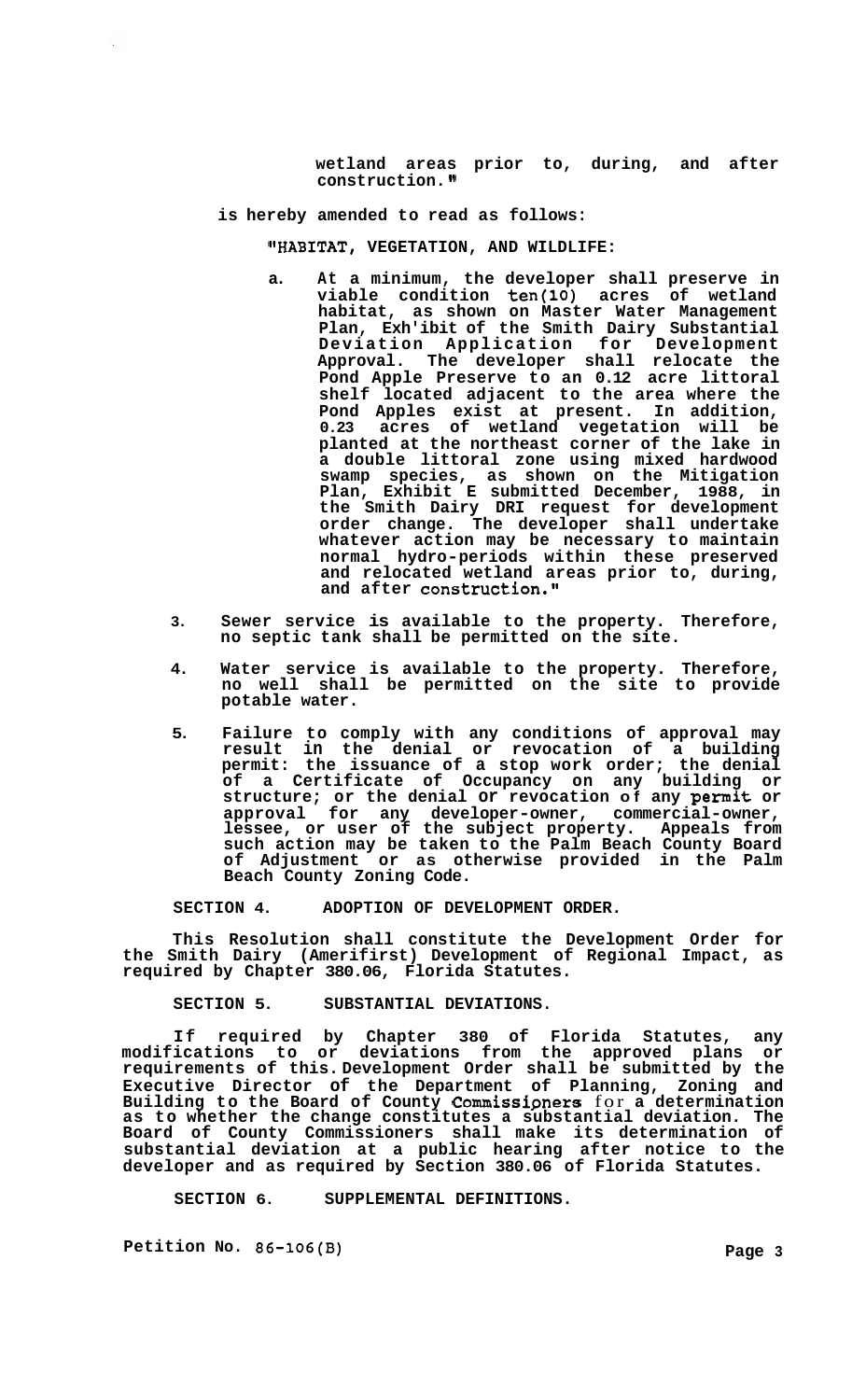**In addition to the definitions found in Zoning Code Section 200.2 (Definitions), the definitions found in Chapter 380, Florida Statutes, shall apply to the interpretation of this Development Order.** 

**SECTION 7. COMPLIANCE WITH APPLICABLE LAW.** 

**The approval granted by this Development Order is conditional, and shall not be construed to obviate the duty of the developer to comply with all other applicable local, state and federal permitting requirements.** 

**SECTION 8. SEVERABILITY.** 

**In the event that any portion or section of this Development Order is deemed to be invalid, illegal or unconstitutional by a court of competent jurisdiction, such decision shall in no manner affect the remaining portions or sections of this Development Order, which shall remain in full force and effect.** 

**SECTION 9. EFFECTIVE DATE.** 

**This Development Order shall become effective upon adoption.** 

**SECTION 10. SUCCESSORS IN INTEREST.** 

**This Development Order shall be binding upon the developer and its assignees** or **successors in interest. It is understood that any reference herein to any governmental agency shall be construed to mean any future instrumentality which may be created and designated as successor in interest to, or which otherwise possesses any of the powers and duties of any referenced government agency in existence on the effective date of this Development Order.** 

**SECTION 11. TRANSMISSION OF COPIES.** 

**Copies of this Development Order shall be transmitted immediately by Certified Mail to the State of Florida Department of Community Affairs, the Treasure Coast Regional Planning Council, and Amerifirst Development Corporation.** 

**SECTION 12. INTERPRETATION OF CAPTIONS.** 

**Captions used throughout this Resolution to introduce sections are intended for convenience** *of* **the reader only and shall not be used to construe legislative intent.** 

,

**Petition No. 86-106(B)** Page 4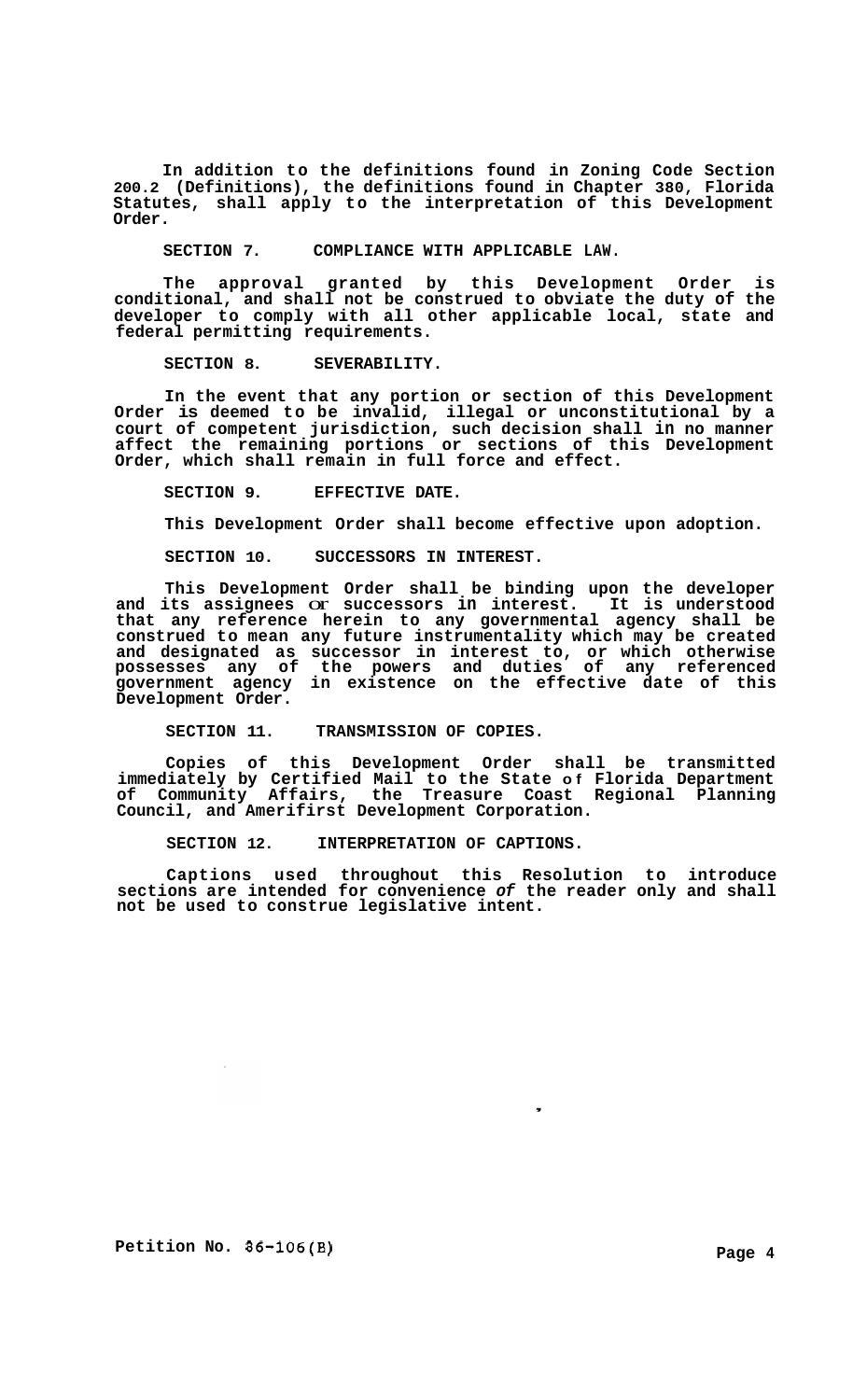**peti .tion. The motion was ;seconded by Commissioner HowarcI and** , **upon being put to a vote, the vote was as follows':**  Commissioner **Marcus moved** for approval of the

> **Carol J. Elmquist** -- **AYE Karen T. Marcus** -- **AYE Carol A. Roberts -- AYE<br>Carol A. Roberts -- AYE Carol A. Roberts** -- AYE<br>**Ron Howard --** AYE

The foregoing resolution was declared duly pas:sed and <br>adopted this <u>25th day of July 1989</u> confirming **action** *of* **June 29, 1989.** 

**APPROVED AS TO FORM AND LEGAL SUFFICIENCY** 

BY:  $\ell$ 

Ron Howard -- AYE<br>
Carole Phillips -- ABSENT<br>
going resolution was declared duly passed and<br>  $\frac{25 \text{th}}{29, 1989}$ .  $\frac{101 \text{y}}{29, 1989}$ ,  $\frac{101 \text{y}}{29, 1989}$ ,  $\frac{101 \text{y}}{29, 1989}$ ,  $\frac{101 \text{y}}{29, 1989}$ ,  $\frac{1$ **ARACTER AND STATE** lma  $BY:$ DEPUTY CLE  $\sqrt[n]{\overline{O}}$ 

..

,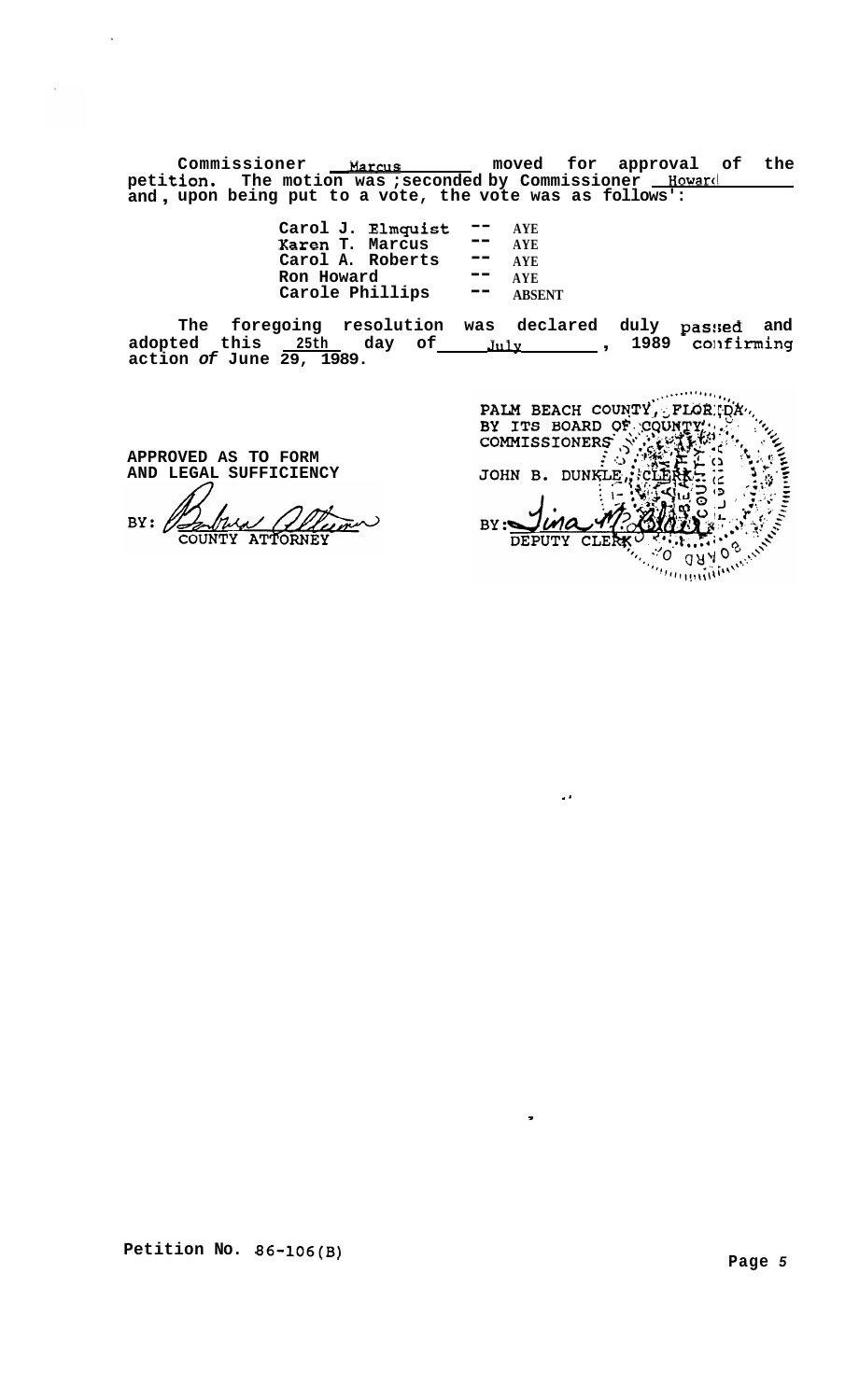## **RESOLUTION OF THE BOARD OF COUNTY COMMISSIONERS OF PALM BEACH COUNTY, FLORIDA, ISSUING A DEVELOPMENT ORDER APPROVING A SPECIAL EXCEPTION FOR THE SMITH DAIRY (AMERIFIRST) PLANNED UNIT DEVELOPMENT (ZONING PETITION 86-106), A DEVELOPMENT OF REGIONAL IMPACT**

## **EXHIBIT "A" LEGAL DESCRIPTION**

**The petition of AMERIFIRST DEVELOPMENT CORPORATION By R. lledding**  Stevenson, Jr., Agent, for a' SPECIAL EXCEPTION TO ALLOW A **PLANNED UNIT DEVELOPMENT on a portion of Sections 3, 4, and 5, Town:;hip 45 South, Range 42 East, said portion being part of Blocks 38 and 39 as shown on plat of Palm Beach Farms Company, Plat No. 3, as recorded in Plat Book 2 at Pages 45 through 58 inclusive, and as corrected to Tracts 1 through 16, inclusive, Block 38 and T:racts 1 through 9 inclusive, Block 39 as shown on plat of Plat Noa 13 as recorded in Plat Book 6 at Page 99, together with the Hiatu:; lying between the West Right-of-way line of Jog Road and the Ea:;t line of said Block 39, being more particularly described as fc>llows: Commencing at the North 1/4 corner of said Section 3; thencc: South 89 degrees 15'59" West along the North line of said Sectic'n 3, a distance of 40.00 feet to the Point of Beginning** *0::* **this description, said point being on the West Right-of-way line of Jog Road as recorded in Official Record Book 1207 at Page 361; thence South 00 degrees 47'13" East along said West Right-of-way :.ine, a distance of 27149.03 feet; thence South 89 degrees 12 '47'@ Irest, a distance of 115.00 feet: thence North** *00* **degrees 47'13'' P'est, a distance of 75.00 feet: thence South 89 degrees 12'47" West, a distance of 971.79 feet to the beginning of a curve concave to the Southeast having a radius of 1493.63 feet and a central arlgle of 31 degrees 59'34''; thence Southwesterly along the arc of said curve, a distance of 834.01 feet; thence South 57 degrees 13l13" West along the tangent of said curve, a distance of 200.00 lreet to the beginning of a curve concave to the Northwest having a radius of 1142.91 feet and a central angle of 29 degrees O5'5Og1; thence Southwesterly along the arc of said curve, a distance of 580.42 feet: thence South 86 degrees 19'0318 West along the tangent of said curve, a distance of 850.43 feet; thence South 03 clegrees 40'57'l East, a distance of 75.00 feet: thence South 86 clegrees 19t0311 West, a distance of 75.00 feet; thence South 03 clegrees 40'57"** East, a distance of 176.71 feet to the beginning of  $\imath$  curve **concave to the Northeast having a radius of 1227.52 feet and a central angle of 17 degrees 40\*421t; thence Southeasterly along the arc of said curve, a distance of 378.74 feet; thence South 21**  degrees 21'39" East along the tangent of said curve, a distance of **200.00 feet to the beginning of a curve concave to the So\khwest having a radius of 1138.37 feet and a central angle of 20 clegrees 2O'5lgt; thence Southeasterly along the arc of said cu:rve, a distance of 404.27 feet: thence South 01 degrees 00t48t1 East: along the tangent of said curve, a distance of 610.16 feet; thence! North 88 degrees 59'12'l East, a distance of 75.00 feet: thence Scluth 00 degrees 52'41" East, a distance of 75.00 feet; thence North 89 degrees O7'19lt East, a distance of 412.54 feet to the beginrdng of a curve concave to the Southwest having a radius of 10461.SO feet and a central angle of 05 degrees 00'00"; thence Southeasterly along the arc of said curve, a distance of 912.97 feet; thence South** *85* **degrees 52'41Il East along the tangent of said curve, a distance of 208.70 feet to a Point of Intersection with tht! South line of said Block 39: thence South 89 degrees 07'1911 West. along the Easterly prolongation of the south line of said Blocks 38 and 39, a distance of 6980.60 feet to a Point of Intersection wi.th the West line of said Block 38, said point being 70.00 fecit East**  of as measured at right angles and parallel with the East **Right-of-way line of Sunshine State Parkway as shcwn on Right-of-way map Station 2334+53.14 to Station 2342+94.41 Ccmtract** 

**Petition No. 86-106(B) Page 6**